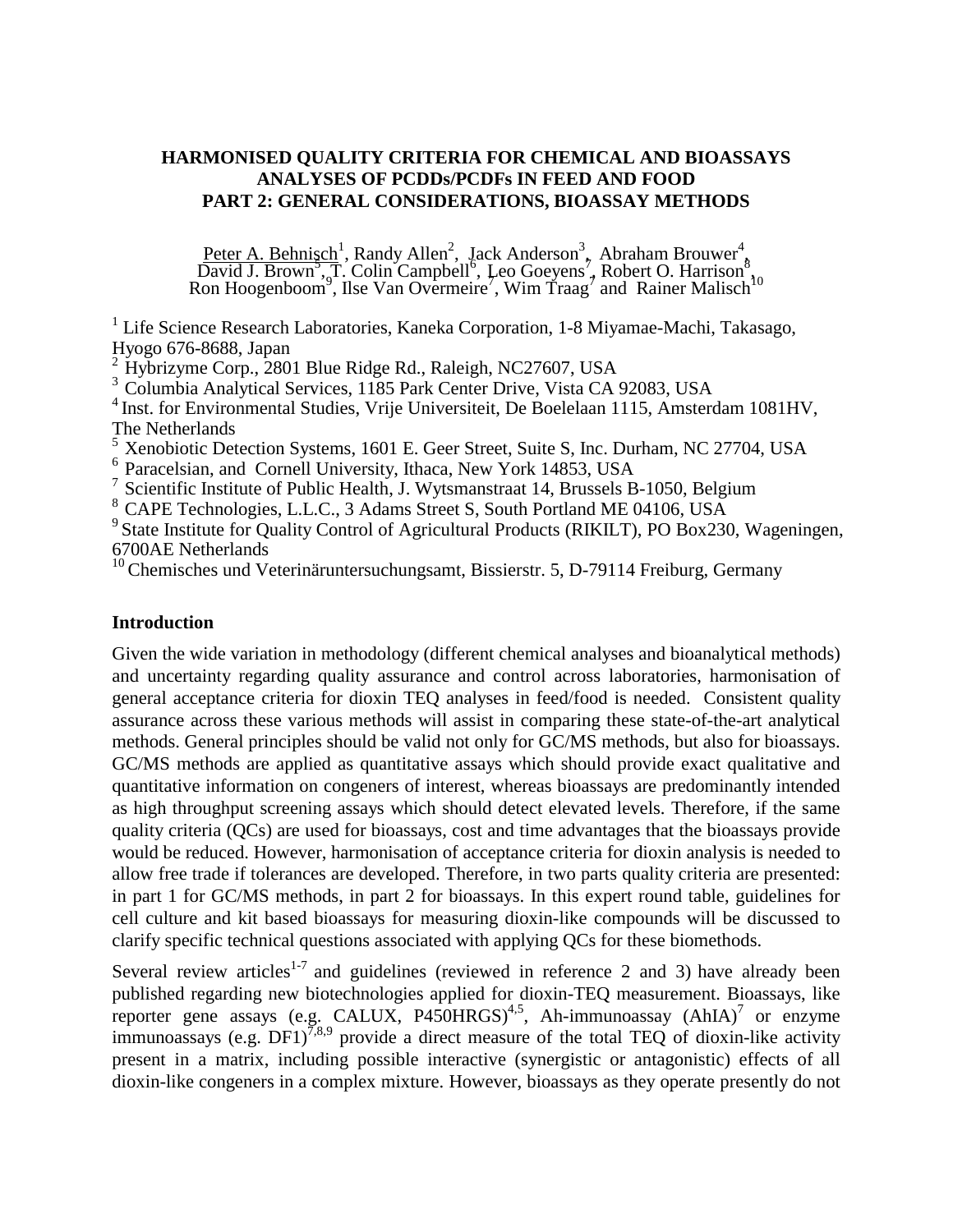discriminate among different PCBs, PCDDs and PCDFs congeners, although some assays can discriminate between PCBs and dioxins/furans (depending on the use of a more selective cleanup procedure). By using a Toxicity Identification Evaluation  $(TIE)^{10}$  study design these biotechnologies are helpful in the risk assessment of the fraction responsible for dioxin-like effects in a complex mixture. Furthermore, they provide information about toxicological realworld effects since different toxicological endpoints (e.g. Ah receptor machinery based, or antibody based) are assessed. Therefore, bioassays are useful for toxicological evaluation and/or for "screening" purposes.

The reporter gene bioassays (e.g. CALUX or P450HRGS) and several enzyme-immunoassay (Delfia or DF1) have previously been applied, but only limited data are available to the public. One example of the application of the CALUX test for food samples is the study of Van Overmeire et al.  $(2000)^{11}$ . Bovee et al.  $(1998)^{12}$  and Hoogenboom et al.  $(2000)^{4,5,13}$  confirmed the validation of the CALUX assay in the range of 5 pg TEQ/g fat for milk and 500 pg TEQ/kg feed, respectively. So far, RIKILT has been the only institute that used the assay during a crisis (e.g. citrus pulp and Belgian crisis) and now for official control and monitoring. In these cases, action limits were set at 5 pg TEQ/g in milk fat and 400 pg TEQ/kg for citrus pulp. The CALUX-test proved to be capable of identifying samples that contain elevated levels of dioxins, and, even more important, was able to indicate that dioxins were not present at levels above the regulatory limits. Further international validation studies are needed for a balanced evaluation of the performance of candidate test-methods.

## **Harmonised Quality Criteria (QCs) for cell based and kit based bioassays**

# **1. General**

Prior to beginning a measurement protocol of biological or chemical analyses the relevant quality control criteria should be well defined. The characteristics of these QCs will vary depending on the analytical approach being implemented. Three different analytical approaches could be performed using bioassays:

(A) The first one is a screening approach: the response of the samples is compared to that of a reference sample at the action limit. Samples with a response less than the reference are declared negative, those with a higher response are suspected. Requirements may be less strict than those for the quantitative method: (1) A blank and reference standard have to be included in each test series, which is extracted and tested at the same time under identical conditions; (2) the reference sample must show a clearly elevated response in comparison to a blank; (3) extra reference samples 0.5 and 2x action limit should be included to demonstrate the proper performance of the test in the range of interest for control of tolerances; (4) when testing other matrices, the suitability of the reference standards has to be demonstrated, preferentially by including samples shown by GC/MS to contain a dioxin level around that of the reference sample or a blank spiked at this level; (5) Tests on repeatability are very important to obtain information on the standard variation within one test series. Data should be provided that demonstrate the repeatability, e.g. the coefficient of variation could be regulated as being below 20% within a test series. (6) For bioassays it must be made clear what the assay identifies as target compounds, interferences, and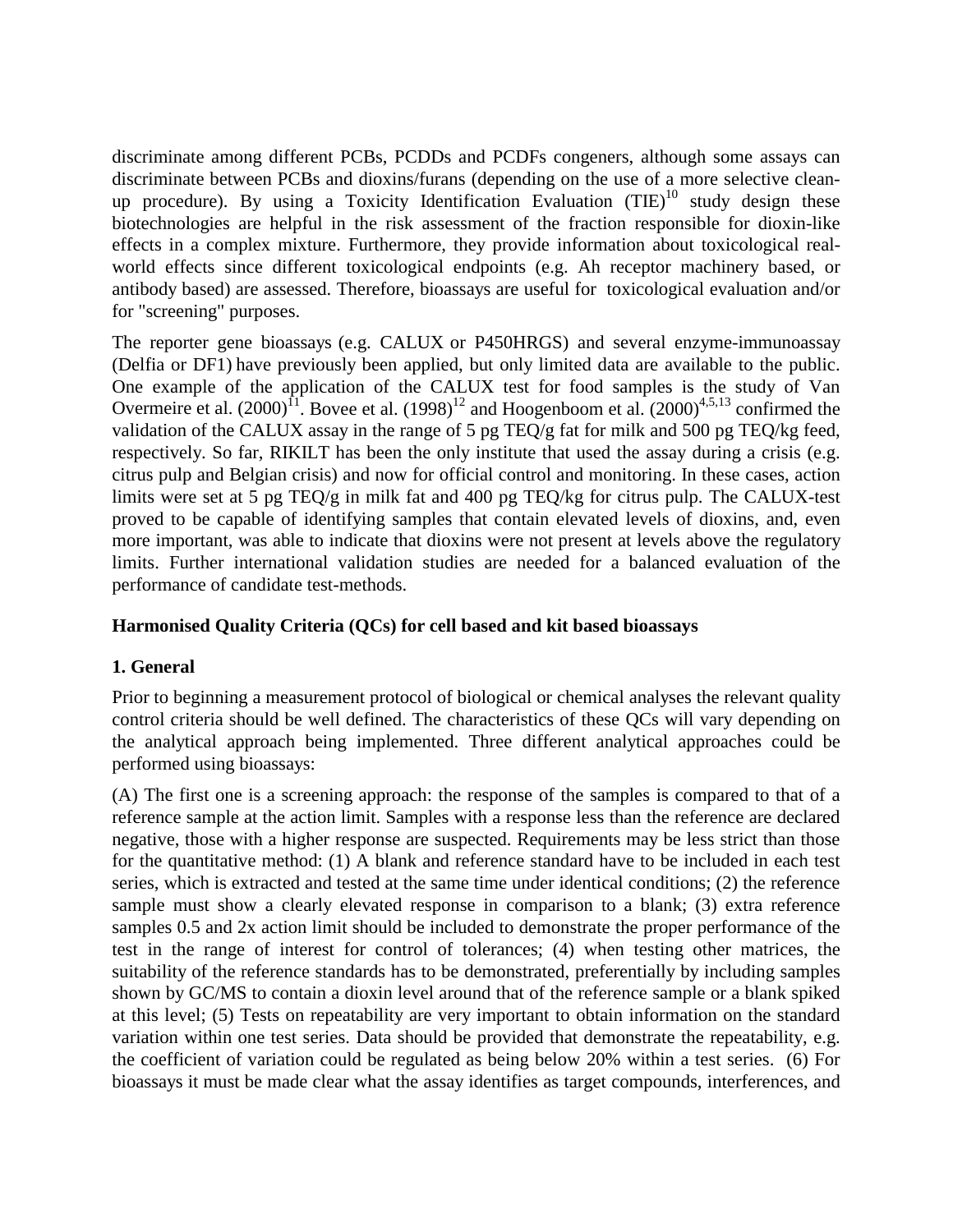what the level of laboratory clean-up blank should be. (7) The determination of minimal detection limit and minimal quantitation limit should be reported in each test.

(B) The second is a quantitative approach, which requires a standard dilution series, duplicate or triplicate clean-up and measuring, blank and recovery controls. The result would be expressed as TEQ (pg/g), assuming that the compounds responsible for the signal correspond to the TEQ principle. This can be performed by using TCDD (or dioxin/furan standard mixture) to produce a calibration curve to calculate the WHO-TEQ level in the extract and thus in the sample. This is subsequently corrected for the WHO-TEQ level calculated for a blank sample (may include impurities from solvents and chemicals used), and a recovery (calculated from the WHO-TEQ level in a reference sample around the residue limit). It is essential to note that part of the apparent recovery differences may be due to differences between the relative effective potency (REP) values in the bioassays and the official TEF values set by WHO.

(C) The third design uses bioassays for toxicological studies with different toxic endpoints (e.g. AhR based or antibody-based bioassays). In this case it is preferable to use a wide range of effective concentrations to evaluate a full  $EC_{50}$ -curve and to obtain TEF or TEQ values from different measurement points  $(EC_{50}, EC_{10}$  or lowest data point closest to the minimal quantification limit).

### **2. General QCs for laboratories using bioassays**

(1) Sampling, extraction, clean-up procedure and general validation should be done according to the guidelines for chemical analysis (e.g. EPA 8290 method), or specified for individual bioassays (e.g. EPA 4025 or 4425 method). (2) A Standard Reference Material (SRM) (containing PCBs, dioxins/furans and probably PAHs) should be included in every test. (3) Interferences of the test method should be defined as much as possible. (4) The Bioassay laboratory should be approved according to an ISO-Norm (e.g. 9001 or others) and/or Good Laboratory Practices (GLP). (5) Standard Operation Procedures (SOPs) must be established for extraction, clean-up, blank sample procedure, bioassay performance, data report and data handling. (6) Charts should be maintained to record the long time stability of the bioassay response for 2,3,7,8-TCDD (e.g. induction factor,  $EC_{50}$  value). If the response for a test is outside of 2 standard deviations from the long-term mean, the results from the test may be invalid and the samples should be re-tested. (7) Validation studies in inter- and intralaboratory studies must be performed. (8) An instrumental control chart should be reported. The sensitivity and linearity of the machine has to be tested at least monthly with a standard. (9) Routine quality control procedures associated with bioassays include the analysis of standards, samples, and both spiked and unspiked method and solvent blanks.

# **3. Special requirements for all bioanalytical detection methods**

(1) Information on number of false-positive and false-negative results of a large set of samples below and above the residue limits, as determined by GC/MS. Actual false negative rates under 5% could be accepted (EPA Method 4025). The rate of acceptable false-positive results is more difficult to determine, since a positive result may be caused by a true Ah-receptor agonist that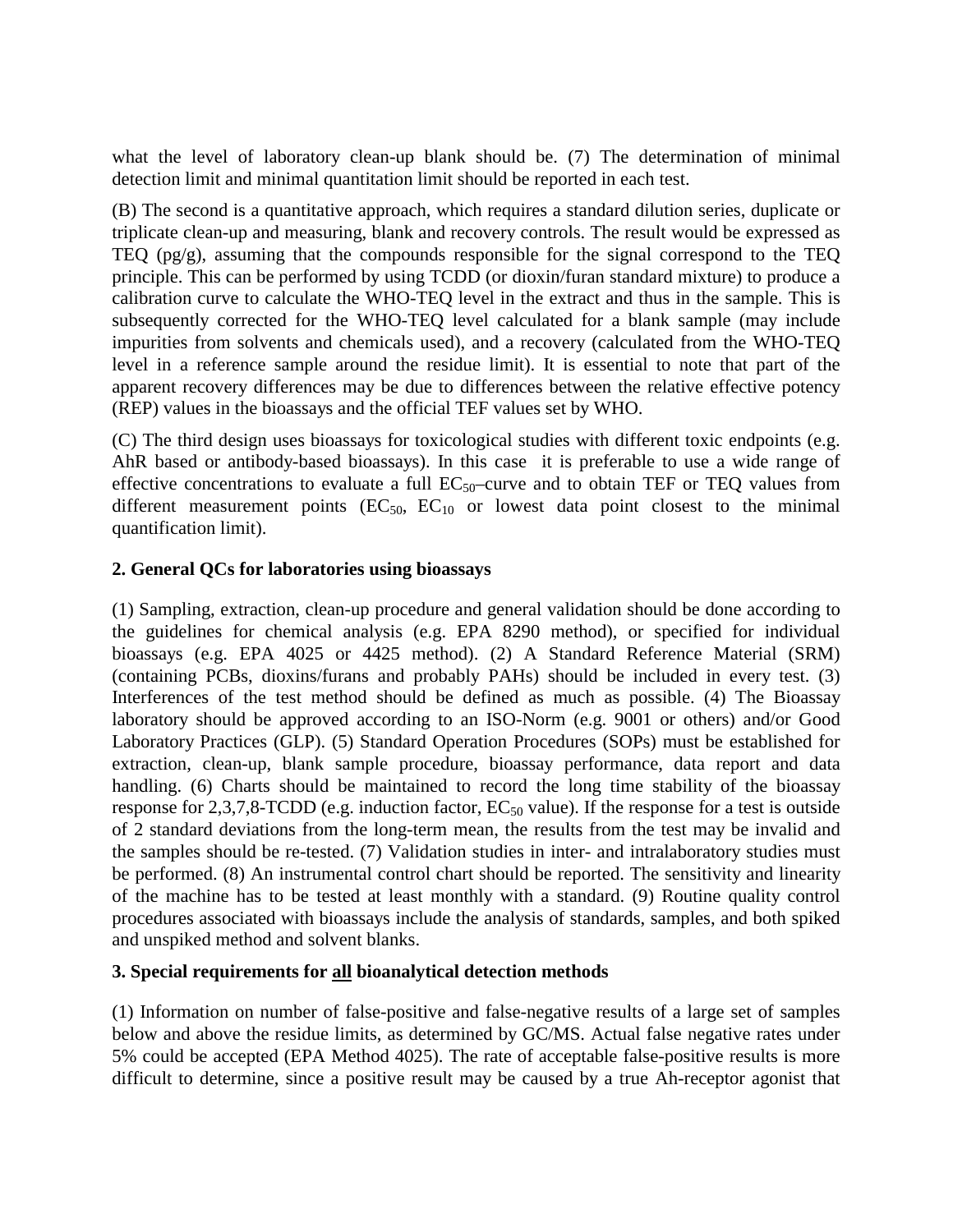does not belong to classes of target compounds (in most cases dioxins and dioxin-like PCBs). However, under normal circumstances the overall rate of positive samples should be low enough to make the use of a screening tool advantageous. (2) Positive results should be confirmed by HRGC/HRMS. Samples from a wide TEQ-range should be confirmed by HRGC/MS (approximately 2-10% of the total samples). (3) Standard testing procedures for use on environmental samples should first meet the criteria of national organisations (as e.g. USEPA Method 4425 or 4025; ASTM Guide E1853-98M or APHA Standard Method  $8070)^{2,3,14,15}$  or international standards.

### **4. Special requirements for cell based bioassays**

(1) When performing a bioassay, every test run requires a reference concentration series of TCDD or a dioxin/furan mixture (full dose-response curve with a  $R^2 > 0.95$  or with a minimal residue variance for nonlinear equations). However, for screening purposes an expanded low level curve for analysing low level samples could be used. (2) A TCDD reference concentration (about 3 x minimal detection limit) on a quality control sheet should be used for the outcome of the bioassay over a constant time period. (3) Requirements for the  $EC_{50}$  value of TCDD: QC charts for TCDD should be recorded and checked to make sure the outcome is in accordance with the stated guidelines. The  $EC_{50}$  of TCDD should be constant (e.g.  $>75\%$ ) over a longer time period (e.g. DR-CALUX:  $EC_{50}$  value ranging between 7.5-12.5 pM). (4) The induction of the sample dilution used must be within the linear portion of the response curve. Samples above that must be diluted and re-tested. Therefore, it is recommended that at least 3 dilutions have to be tested. However, the lower part of the dose-response curve is often useful for screening. Therefore, the minimal quantitation limit could be used for TEQ-measurement. (5) The percent standard-deviation should not be above 10% in a triplicate determination for each sample dilution and between three independent experiments not above a regulated percentage (e.g. 50%). (6) The limit of detection could be set as 3 times standard deviation of the solvent blank (cell based bioassays) or of the background response (kit based bioassays). Another approach is to apply a response that is clearly above background (induction factor 5 times the solvent blank) to the equation of the day from the calibration curve. (7) The final TEQ measurement could be analysed by using the  $EC_{50}$ ,  $EC_{25}$  or  $EC_{10-15}$  levels between TCDD and sample or a fixed effect level TEQ measurement (for review see reference 3).

### **5. Special requirements for kit based bioassays**

Standard quality criteria requirements for kit based bioassays could be (see e.g. EPA Method 4025 or 4035): (1) Follow manufacturer's instructions for sample preparation and analyses. (2) Do not use test kits past their expiration date. (3) Do not use materials or components designed for use with other kits. (3) Use the test kits within the specified storage temperature and operating temperature limits. (4) An acceptable limit of detection traditionally for immunoassays is 10 times sigma of blank divided by the slope. (5) The comparable test for a immunoassay measurement machine would be 10 times sigma of a sample with dioxin/furan levels below detection. (6) Reference standards should be used for tests at the production facility and/or at the user to make sure that the responsiveness to the standard is within an acceptable range.